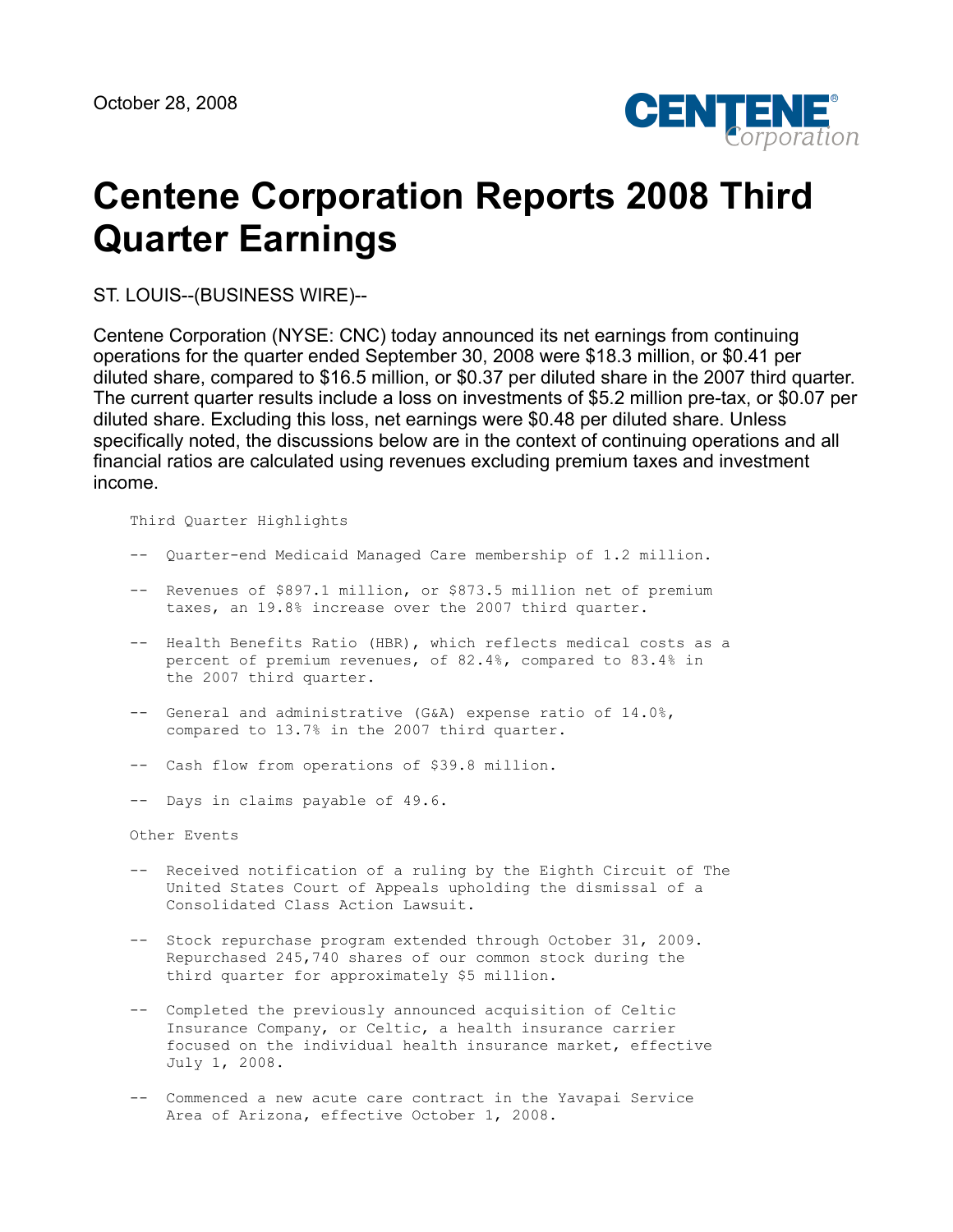-- Appointed Donald G. Imholz as Senior Vice President and Chief Information Officer.

Michael F. Neidorff, Centene's Chairman and Chief Executive Officer, stated, "We are pleased with the continued progress that our results show this quarter. It is gratifying to see the operating traction that our team has gained over the past two quarters and we are working hard to ensure that this positive momentum will be maintained in 2009 and beyond," concluded Neidorff.

The following table depicts membership in Centene's managed care organizations, by state, at September 30, 2008 and 2007:

|                                                                                                         | 2008               | 2007                |
|---------------------------------------------------------------------------------------------------------|--------------------|---------------------|
| Georgia<br>Indiana                                                                                      | 283,900<br>172,400 | 286,200<br>156,300  |
| New Jersey<br>Ohio                                                                                      | 54,900<br>132,500  | 58,300<br>127,500   |
| South Carolina (a)                                                                                      | 26,600             | 29,300              |
| Texas<br>Wisconsin                                                                                      | 436,900<br>122,500 | 347,000<br>132,700  |
| Total                                                                                                   |                    | 1,229,700 1,137,300 |
|                                                                                                         |                    |                     |
| (a) Reflects the conversion of South Carolina membership from non-risk<br>in 2007 to full risk in 2008. |                    |                     |

----------------------------------------------------------------------

The following table depicts membership in Centene's managed care organizations, by member category, at September 30, 2008 and 2007:

|                                                                           | 2008                                | 2007                         |
|---------------------------------------------------------------------------|-------------------------------------|------------------------------|
| Medicaid<br>SCHIP/Foster Care<br>SSI/Medicare                             | 887,700<br>271,700<br>70,300        | 841,600<br>223,500<br>72,200 |
| Total                                                                     | $1, 229, 700$ (a) $1, 137, 300$ (b) |                              |
| (a) $1,226,000$ at-risk; $3,700$ ASO<br>(b) 1,104,700 at-risk; 32,600 ASO |                                     |                              |

----------------------------------------------------------------------

Statement of Operations

 -- For the 2008 third quarter, revenues, net of premium taxes, increased 19.8% to \$873.5 million from \$729.2 million in the 2007 third quarter. The increase was primarily driven by membership growth, especially related to the new Foster Care contract in Texas, premium rate increases and the recent acquisition of Celtic which closed on July 1, 2008.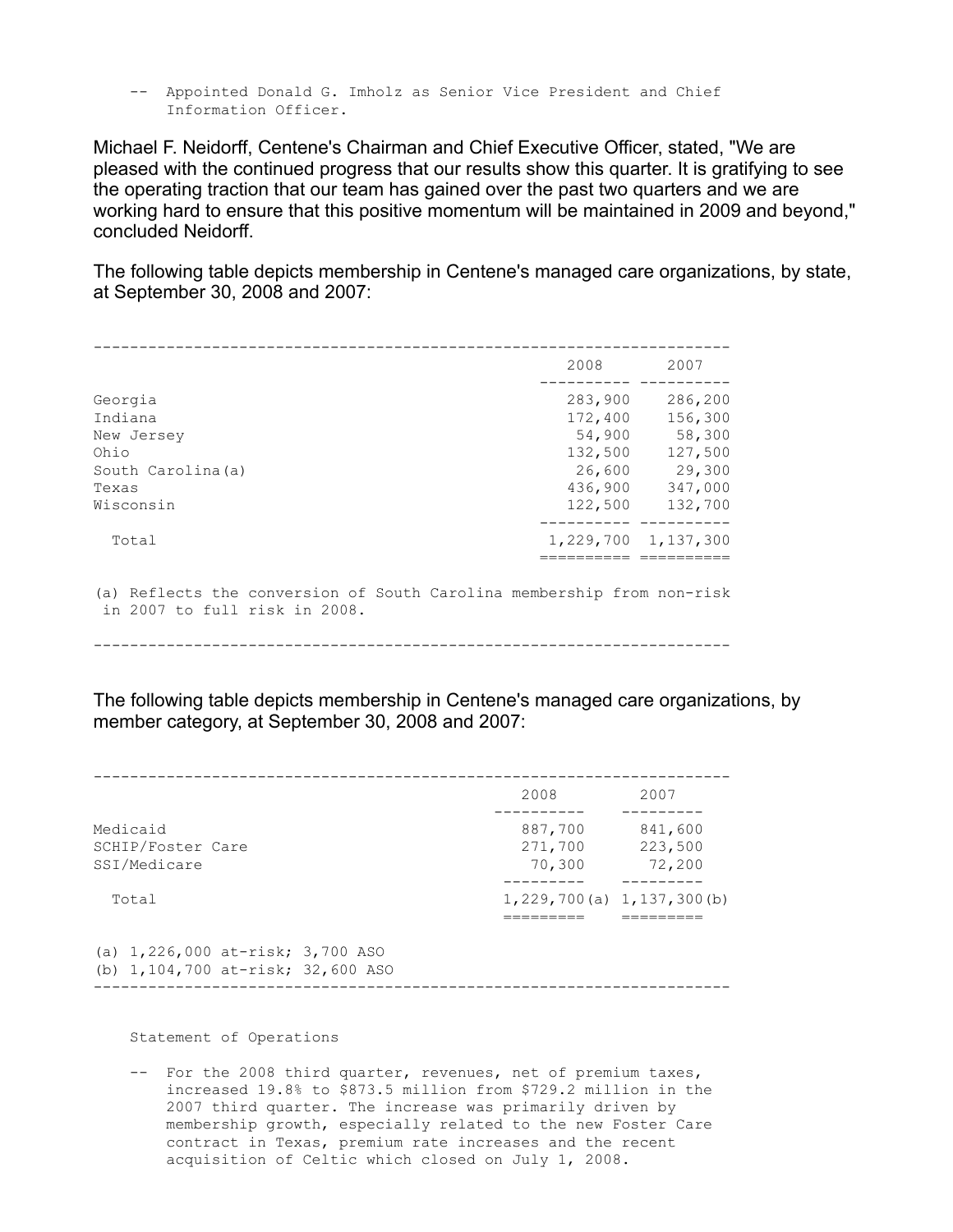- -- The consolidated HBR, which reflects medical costs as a percent of premium revenues, was 82.4%, a decrease from 83.4% in the 2007 third quarter. The decrease is primarily due to overall increased premium yield, a moderating medical cost trend and the acquisition of Celtic. Sequentially, our consolidated HBR decreased from 83.3% in the 2008 second quarter to 82.4% due to the medical management efforts in Ohio, moderating medical cost trends and the affect of the acquisition of Celtic, which operates at a lower HBR than our existing business.
- -- Consolidated G&A expense as a percent of premium and service revenues was 14.0% in the third quarter of 2008, an increase from 13.7% in the third quarter of 2007. The increase was due to the acquisition of Celtic which operates at a higher G&A ratio.
- -- Other income in the third quarter included a loss on investments of \$5.2 million, or \$0.07 per diluted share. As previously disclosed in an October 14, 2008, press release and 8-K filing, the loss was primarily due to investments in the Reserve Primary money market fund whose Net Asset Value fell below \$1.00 per share due to its holdings of securities by Lehman Brothers Holdings, Inc. The impairment losses represent less than 1% of Centene's investment portfolio as of September 30, 2008. While the ultimate amount of loss may change, we currently expect to recover 95% of our investment in the Reserve Primary fund and have more than sufficient liquidity to fund our operations in the near term.
- -- Earnings per diluted share from continuing operations were \$0.41, or \$0.48 excluding the previously mentioned loss on investments, compared to \$0.37 in the 2007 third quarter.

Balance Sheet and Cash Flow

At September 30, 2008, the Company had cash and investments of \$754.8 million, including \$728.0 million held by its regulated entities and \$26.8 million held by its unregulated entities. Medical claims liabilities totaled \$379.8 million, representing 49.6 days in claims payable, an increase of 0.5 days from September 30, 2007 and an increase of 1.1 days from June 30, 2008. Total debt was \$250.0 million and debt to capitalization was 34.4%. Year to date cash flow from operations was \$126.5 million.

A reconciliation of the Company's change in days in claims payable from the immediately preceding quarter-end is presented below:

| Days in claims payable, June 30, 2008<br>Celtic Acquisition<br>Other | 48.5<br>0.8<br>0.3 |
|----------------------------------------------------------------------|--------------------|
|                                                                      |                    |
| Days in claims payable, September 30, 2008                           | 49.6               |
|                                                                      |                    |
|                                                                      |                    |
|                                                                      |                    |
|                                                                      |                    |

**Outlook**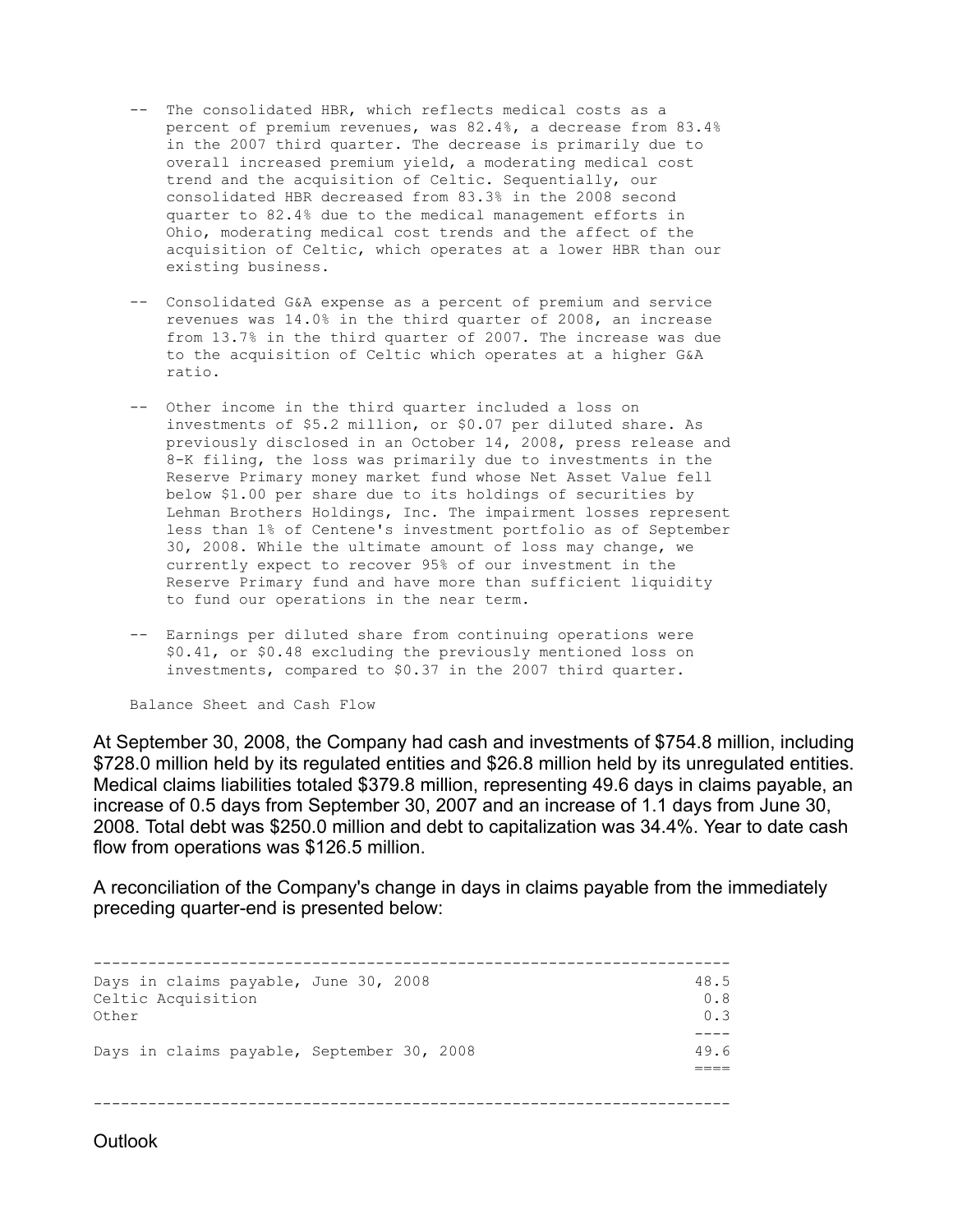The table below depicts the Company's annual guidance for 2008:

|                                                      | Full Year 2008 |                                      |
|------------------------------------------------------|----------------|--------------------------------------|
|                                                      | Low            | High                                 |
| Revenue (in millions)1<br>Earnings per diluted share |                | $$3,390$ $$3,410$<br>$$1.87$ $$1.92$ |
| (1) Revenue net of premium tax                       |                |                                      |

Eric R. Slusser, Centene's Chief Financial Officer, stated, "Despite the effects of the \$0.07 loss on investments in the third quarter, Centene will not revise the lower end of its previous 2008 earnings per diluted share guidance range. We are tightening the previous range and currently expect 2008 EPS to range from \$1.87 to \$1.92 and revenue guidance of \$3.39 to \$3.41 billion, net of premium taxes. We continue to expect the 2008 consolidated HBR to range from 82% to 84%."

# Stock Repurchase Authorization

On October 27, 2008, the Company's Board of Directors extended the expiration date of the Company's stock repurchase program to October 31, 2009. The program would have expired October 31, 2008. The program authorizes the repurchase of up to 4,000,000 shares of the Company's common stock from time to time on the open market or through privately negotiated transactions.

# Conference Call

As previously announced, the Company will host a conference call Tuesday, October 28, 2008, at 8:30 A.M. (Eastern Time) to review the financial results for the third quarter ended September 30, 2008, and to discuss its business outlook. Michael F. Neidorff and Eric R. Slusser will host the conference call. Investors are invited to participate in the conference call by dialing 800-273-1254 in the U.S. and Canada, 706-679-8592 from abroad, or via a live internet broadcast on the Company's website at [www.centene.com](http://www.centene.com/), under the Investor Relations section. A replay will be available for on-demand listening shortly after the completion of the call until 11:59 P.M. (Eastern Time) on November 11, 2008 at the aforementioned URL, or by dialing 800-642-1687 in the U.S. and Canada, or 706-645-9291 from abroad, and entering access code 63471844.

## Non-GAAP Financial Presentation

The Company is providing certain non-GAAP financial measures in this release as the Company believes these figures are helpful in allowing individuals to more accurately assess the ongoing nature of the Company's operations and measure the Company's performance more consistently. Specifically, the Company has presented diluted earnings per share for the third quarter of 2008 excluding the effects of a \$0.07 loss on investments recorded in the quarter.

The Company uses the presented non-GAAP financial measures internally to focus management on period-to-period changes in the Company's core business operations. Therefore, the Company believes this information is meaningful in addition to the information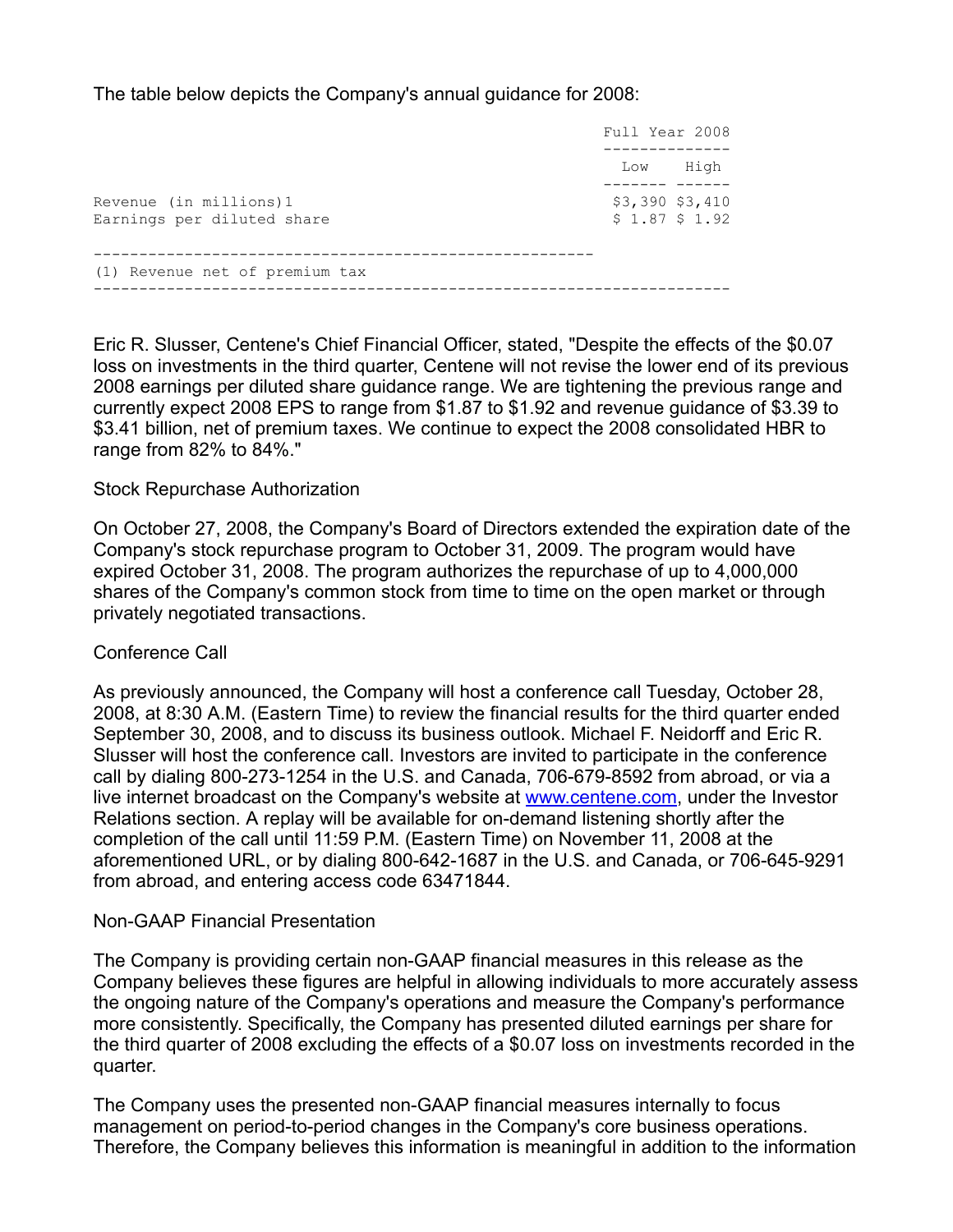contained in the GAAP presentation of financial information. The presentation of this additional non-GAAP financial information is not intended to be considered in isolation or as a substitute for the financial information prepared and presented in accordance with GAAP.

# About Centene Corporation

Centene Corporation is a leading multi-line healthcare enterprise that provides programs and related services to individuals receiving benefits under Medicaid, including the State Children's Health Insurance Program (SCHIP), Foster Care, Supplemental Security Income (SSI) and Medicare (Special Needs Plans). The Company operates health plans in Arizona, Georgia, Indiana, New Jersey, Ohio, South Carolina, Texas and Wisconsin. In addition, the Company contracts with other healthcare and commercial organizations to provide specialty services including behavioral health, individual health insurance, life and health management, long-term care, managed vision, nurse triage, pharmacy benefits management and treatment compliance.

Information regarding Centene is available via the Internet at [www.centene.com](http://www.centene.com/).

The information provided in this press release contains forward-looking statements that relate to future events and future financial performance of Centene. Subsequent events and developments may cause the Company's estimates to change. The Company disclaims any obligation to update this forward-looking financial information in the future. Readers are cautioned that matters subject to forward-looking statements involve known and unknown risks and uncertainties, including economic, regulatory, competitive and other factors that may cause Centene's or its industry's actual results, levels of activity, performance or achievements to be materially different from any future results, levels of activity, performance or achievements expressed or implied by these forward-looking statements. Actual results may differ from projections or estimates due to a variety of important factors, including Centene's ability to accurately predict and effectively manage health benefits and other operating expenses, competition, changes in healthcare practices, changes in federal or state laws or regulations, inflation, provider contract changes, new technologies, reduction in provider payments by governmental payors, major epidemics, disasters and numerous other factors affecting the delivery and cost of healthcare. The expiration, cancellation or suspension of Centene's Medicaid Managed Care contracts by state governments would also negatively affect Centene.

### CENTENE CORPORATION AND SUBSIDIARIES

 CONSOLIDATED BALANCE SHEETS (In thousands, except share data)

|                                         | September 30, December 31,<br>2008 |              |             | 2007    |
|-----------------------------------------|------------------------------------|--------------|-------------|---------|
|                                         |                                    |              |             |         |
| ASSETS                                  |                                    |              | (Unaudited) |         |
| Current assets:                         |                                    |              |             |         |
| Cash and cash equivalents               | \$                                 | $275,284$ \$ |             | 268,584 |
| Premium and related receivables         |                                    | 150,351      |             | 90,072  |
| Short-term investments, at fair value   |                                    |              |             |         |
| (amortized cost \$160,199 and \$46,392, |                                    |              |             |         |
| respectively)                           |                                    | 160,376      |             | 46,269  |
| Other current assets                    |                                    | 48,109       |             | 41,414  |
|                                         |                                    |              |             |         |
| Total current assets                    |                                    | 634,120      |             | 446,339 |
| Long-term investments, at fair value    |                                    |              |             |         |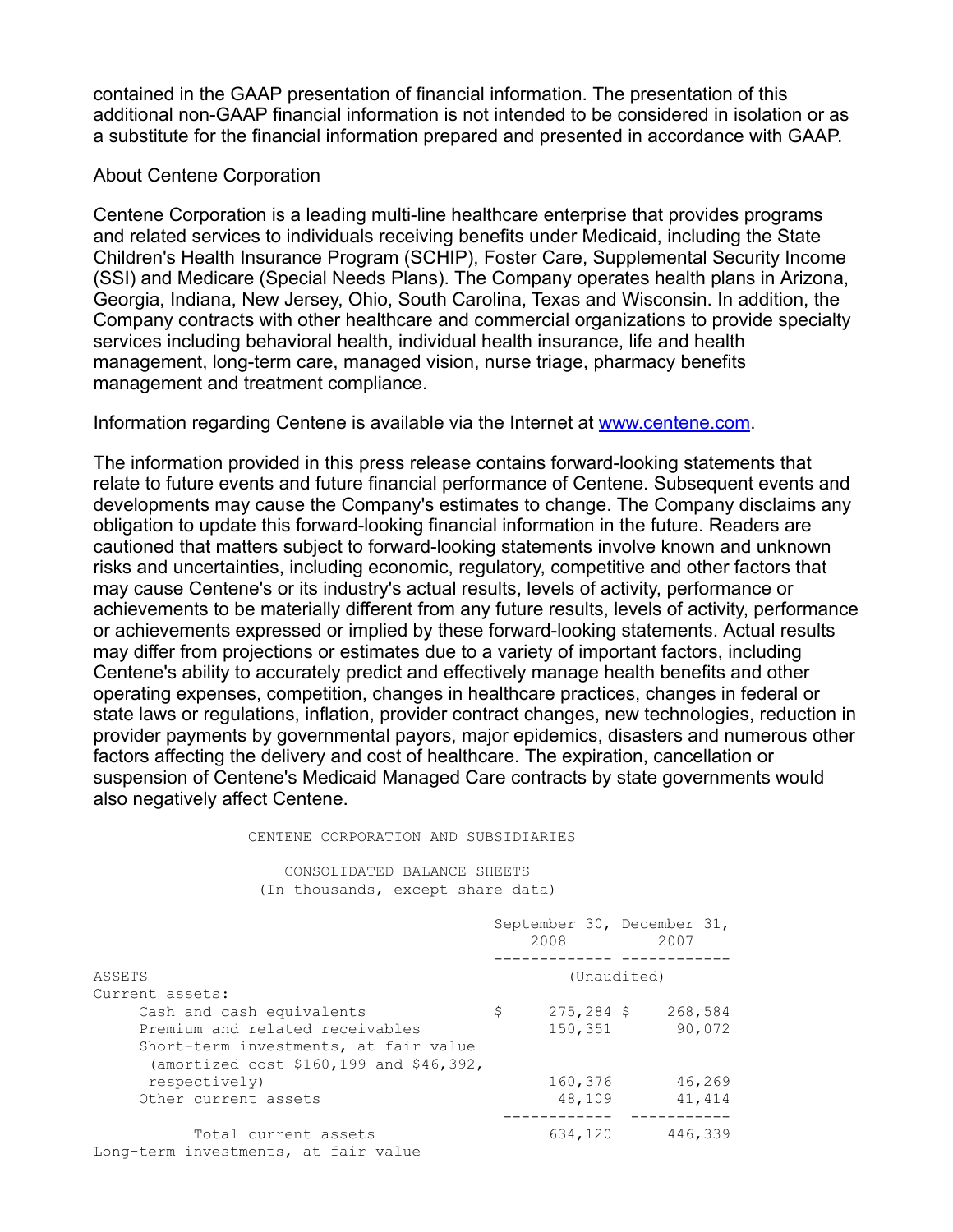| (amortized cost \$288,140 and \$314,681,<br>respectively)<br>Restricted deposits, at fair value                                       | 288,212                     | 317,041                   |
|---------------------------------------------------------------------------------------------------------------------------------------|-----------------------------|---------------------------|
| (amortized cost \$30,630 and \$27,056,<br>respectively)                                                                               | 30,919                      | 27,301                    |
| Property, software and equipment, net of<br>accumulated depreciation of \$68,834 and                                                  |                             |                           |
| \$54,584, respectively                                                                                                                | 170,038                     | 138,139                   |
| Goodwill                                                                                                                              | 167,008                     | 141,030                   |
| Other intangible assets, net                                                                                                          | 19,886                      | 13,205                    |
| Other assets                                                                                                                          | 47,870                      | 36,067                    |
| Total assets                                                                                                                          | ========                    | 1,358,053 \$ 1,119,122    |
| LIABILITIES AND STOCKHOLDERS' EQUITY                                                                                                  |                             |                           |
| Current liabilities:                                                                                                                  |                             |                           |
| Medical claims liabilities                                                                                                            | \$                          | 379,845 \$335,856         |
| Accounts payable and accrued expenses                                                                                                 | 200,766                     | 105,096                   |
| Unearned revenue                                                                                                                      | 15,623                      | 44,016                    |
| Current portion of long-term debt                                                                                                     | 276                         | 971                       |
| Current liabilities of discontinued                                                                                                   |                             |                           |
| operations                                                                                                                            | 255                         | 861                       |
| Total current liabilities                                                                                                             | 596,765                     | 486,800                   |
| Long-term debt                                                                                                                        | 249,697                     | 206,406                   |
| Other liabilities                                                                                                                     | 34,017                      | 10,869                    |
| Total liabilities                                                                                                                     |                             | 880, 479 704, 075         |
| Stockholders' equity:<br>Common stock, \$.001 par value;<br>authorized 100,000,000 shares; issued<br>and outstanding 43, 159, 927 and |                             |                           |
| 43,667,837 shares, respectively<br>Additional paid-in capital<br>Accumulated other comprehensive                                      | 43<br>223,369               | 44<br>221,693             |
| income:<br>Unrealized gain on investments, net                                                                                        |                             |                           |
| of tax<br>Retained earnings                                                                                                           | 349<br>253,813              | 1,571<br>191,739          |
|                                                                                                                                       |                             | -----------               |
| Total stockholders' equity                                                                                                            |                             | 477,574 415,047           |
| Total liabilities and                                                                                                                 |                             |                           |
| stockholders' equity                                                                                                                  | =======================     | $$1,358,053$$ $1,119,122$ |
| CENTENE CORPORATION AND SUBSIDIARIES                                                                                                  |                             |                           |
| CONSOLIDATED STATEMENTS OF OPERATIONS                                                                                                 |                             |                           |
| (In thousands, except share data)                                                                                                     |                             |                           |
| Three Months Ended Mine Months Ended                                                                                                  | September 30, September 30, |                           |
| 2008 2007 2008 2007                                                                                                                   |                             |                           |
| (Unaudited)                                                                                                                           | (Unaudited)                 |                           |
| Revenues:                                                                                                                             |                             |                           |
| 855,505 \$ 709,455 \$ 2,448,392 \$ 2,022,123<br>Premium<br>$\mathsf{S}$                                                               |                             |                           |

Premium tax  $23,670$ <br>
Premium tax  $23,670$ <br>
Premium tax  $23,670$ <br>  $17,962$   $19,696$   $56,958$   $61,303$ Service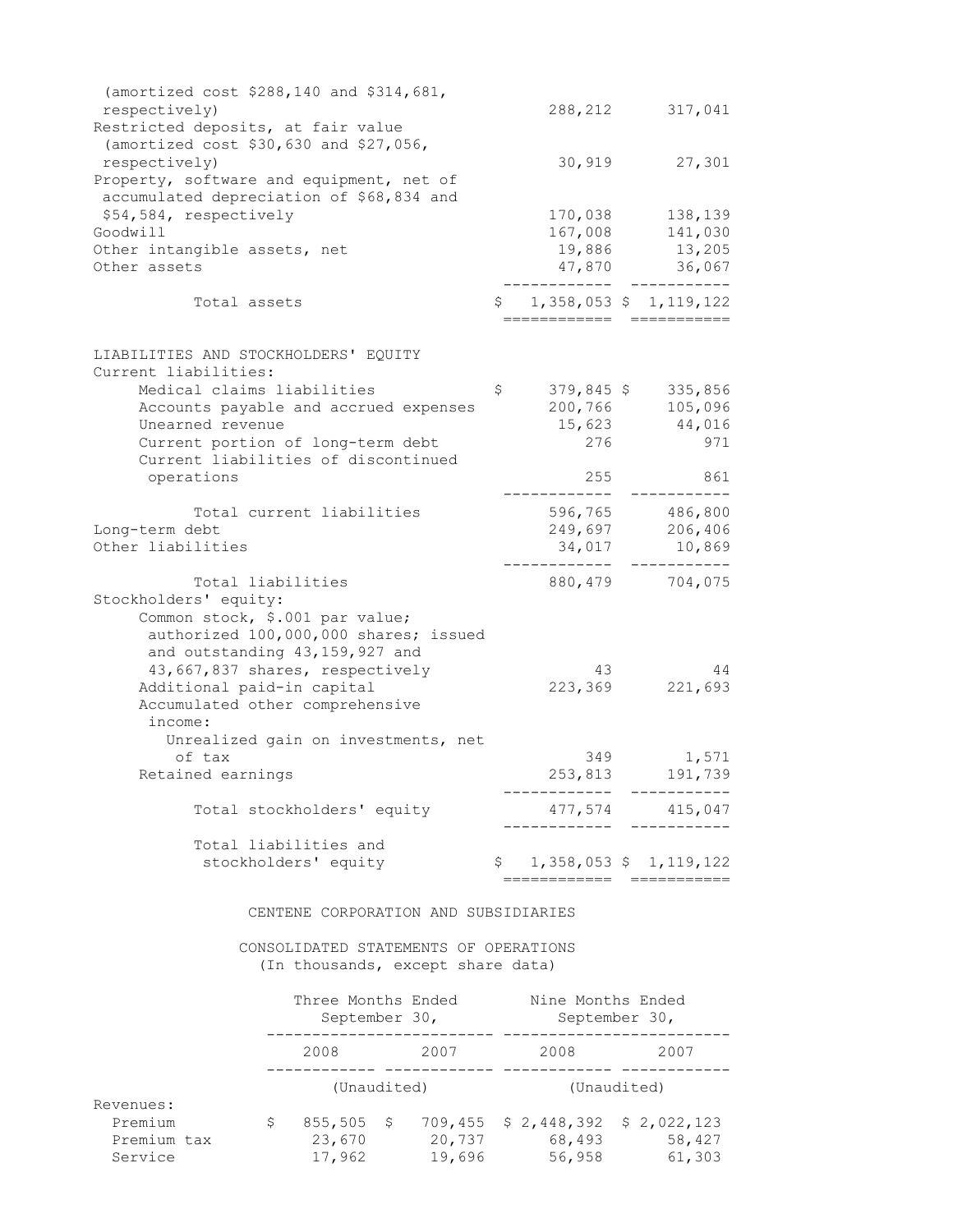| Total revenues 897,137 749,888 2,573,843 2,141,853 |              |               |                                                                                            |        |
|----------------------------------------------------|--------------|---------------|--------------------------------------------------------------------------------------------|--------|
| Operating                                          |              |               |                                                                                            |        |
| expenses:                                          |              |               |                                                                                            |        |
| Medical costs 704,731 591,383 2,028,939 1,695,049  |              |               |                                                                                            |        |
| Cost of services<br>General and                    | 12,854       | 13,622        | 43,467                                                                                     | 45,922 |
| administrative<br>expenses                         |              |               | 122,627 100,235 335,109 288,709                                                            |        |
| Premium tax                                        |              | 24,057 20,737 | 68,880 58,427                                                                              |        |
|                                                    |              |               |                                                                                            |        |
| Total                                              |              |               |                                                                                            |        |
| operating                                          |              |               |                                                                                            |        |
| expenses                                           |              |               | 864,269 725,977 2,476,395 2,088,107                                                        |        |
| Earnings from                                      |              |               |                                                                                            |        |
| operations                                         |              |               | 32,868 23,911 97,448 53,746                                                                |        |
| Other income                                       |              |               |                                                                                            |        |
| (expense) :<br>Investment and                      |              |               |                                                                                            |        |
| other income                                       |              |               | 2,165 6,352 15,534 18,957                                                                  |        |
| Interest expense                                   | (4, 377)     |               | $(4, 171)$ $(12, 436)$ $(11, 516)$                                                         |        |
|                                                    |              |               |                                                                                            |        |
| Earnings<br>before income                          |              |               |                                                                                            |        |
| taxes                                              |              |               | 30,656 26,092 100,546 61,187                                                               |        |
| Income tax expense 12,395 9,628                    |              |               | 38,709 22,951                                                                              |        |
| Net earnings                                       |              |               |                                                                                            |        |
| from                                               |              |               |                                                                                            |        |
| continuing                                         |              |               |                                                                                            |        |
| operations                                         |              |               | 18,261 16,464 61,837                                                                       | 38,236 |
| Discontinued                                       |              |               |                                                                                            |        |
| operations,                                        |              |               |                                                                                            |        |
| net of income<br>tax (benefit)                     |              |               |                                                                                            |        |
| expense of                                         |              |               |                                                                                            |        |
| \$(8), \$(323),                                    |              |               |                                                                                            |        |
| \$145 and                                          |              |               |                                                                                            |        |
| $$ (32, 520)$ ,                                    |              |               |                                                                                            |        |
| respectively                                       |              |               | $(13)$ $(528)$ 237                                                                         | 33,693 |
| Net earnings                                       |              |               | $$18,248$ \$ 15,936 \$ 62,074 \$ 71,929                                                    |        |
|                                                    |              |               |                                                                                            |        |
| Net earnings per                                   |              |               |                                                                                            |        |
| share:                                             |              |               |                                                                                            |        |
| Basic:                                             |              |               |                                                                                            |        |
| Continuing                                         |              |               |                                                                                            |        |
| operations<br>Discontinued                         |              |               | $$0.42$ \$ $0.38$ \$ $1.43$ \$ $0.88$                                                      |        |
| operations                                         |              | (0.01)        |                                                                                            | 0.77   |
|                                                    |              |               |                                                                                            |        |
| Basic earnings                                     |              |               |                                                                                            |        |
| per common                                         |              |               |                                                                                            |        |
| share                                              |              |               | $\begin{array}{ccccccccc}\n\xi & 0.42 & \xi & 0.37 & \xi & 1.43 & \xi & 1.65\n\end{array}$ |        |
| Diluted:                                           |              |               |                                                                                            |        |
| Continuing                                         |              |               |                                                                                            |        |
| operations                                         | $\mathsf{S}$ |               | $0.41 \quad \xi \qquad 0.37 \quad \xi \qquad 1.39 \quad \xi$                               | 0.85   |
| Discontinued                                       |              |               |                                                                                            |        |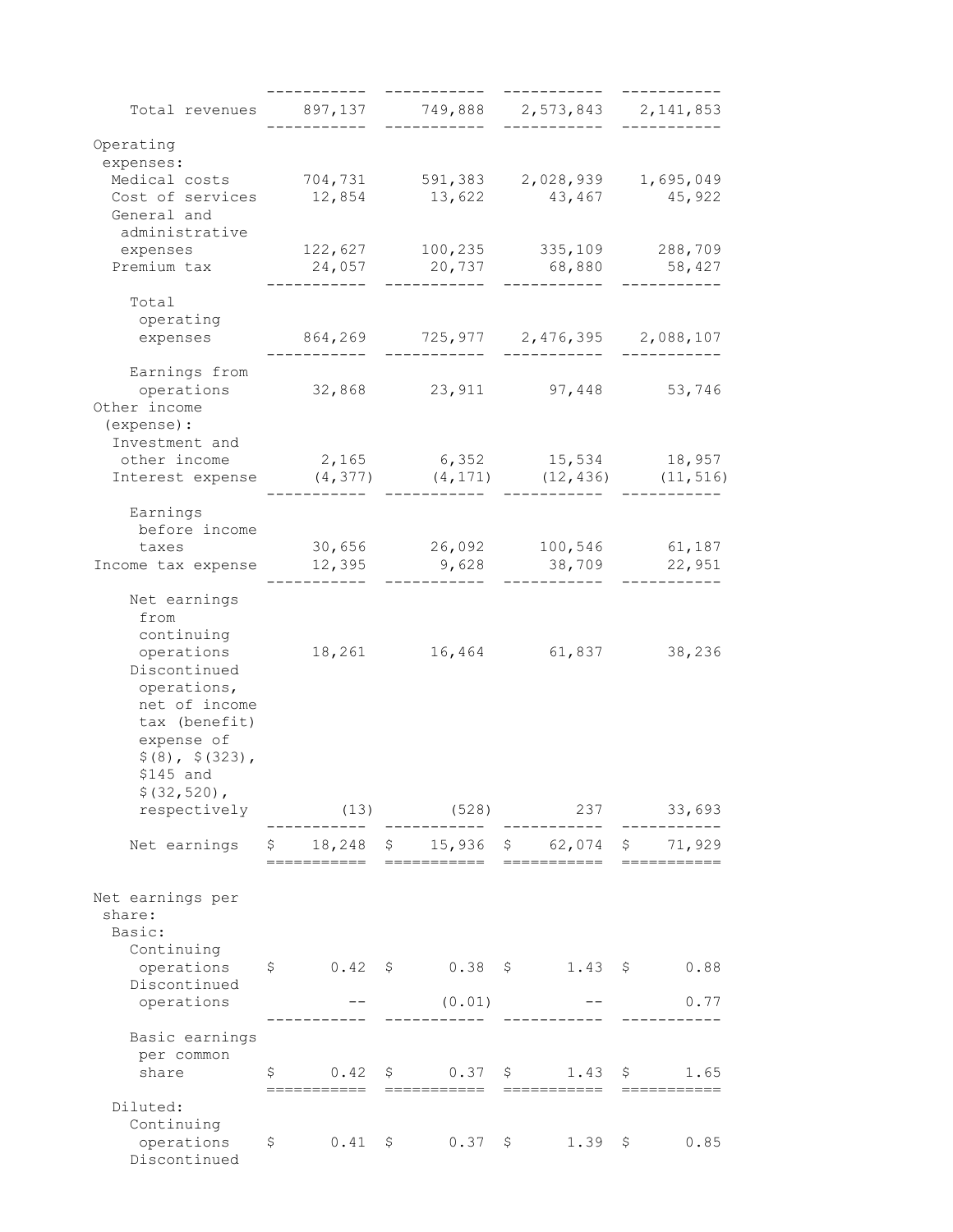| operations                                               |                                                                                                                    |                | (0.01) |                                                                  |                 |                 | 0.75      |  |
|----------------------------------------------------------|--------------------------------------------------------------------------------------------------------------------|----------------|--------|------------------------------------------------------------------|-----------------|-----------------|-----------|--|
| Diluted                                                  |                                                                                                                    |                |        |                                                                  |                 |                 |           |  |
| earnings per                                             |                                                                                                                    |                |        |                                                                  |                 |                 |           |  |
| common share                                             | $\begin{array}{ccccccccc}\n\text{\$} & 0.41 & \text{\$} & 0.36 & \text{\$} & 1.39 & \text{\$} & 1.61\n\end{array}$ |                |        |                                                                  |                 |                 |           |  |
|                                                          |                                                                                                                    |                |        | ===========                                                      |                 | ===========     |           |  |
| Weighted average<br>number of shares<br>outstanding:     |                                                                                                                    |                |        |                                                                  |                 |                 |           |  |
| Basic<br>Diluted                                         | 43, 232, 941 43, 532, 832 43, 381, 819 43, 528, 201<br>$44,530,347$ $44,628,560$ $44,541,424$ $44,787,981$         |                |        |                                                                  |                 |                 |           |  |
|                                                          | CENTENE CORPORATION AND SUBSIDIARIES                                                                               |                |        |                                                                  |                 |                 |           |  |
|                                                          | CONSOLIDATED STATEMENTS OF CASH FLOWS                                                                              | (In thousands) |        |                                                                  |                 |                 |           |  |
|                                                          |                                                                                                                    |                |        | Nine Months Ended September 30,<br>----------------------------- |                 |                 |           |  |
|                                                          |                                                                                                                    |                |        | 2008                                                             |                 | 2007            |           |  |
|                                                          |                                                                                                                    |                |        | (Unaudited)                                                      |                 |                 |           |  |
| Cash flows from operating activities:                    |                                                                                                                    |                |        |                                                                  |                 |                 |           |  |
| Net earnings                                             |                                                                                                                    |                | \$     | $62,074$ \$                                                      |                 |                 | 71,929    |  |
| Adjustments to reconcile net                             |                                                                                                                    |                |        |                                                                  |                 |                 |           |  |
| earnings to net cash provided by<br>operating activities |                                                                                                                    |                |        |                                                                  |                 |                 |           |  |
| Depreciation and amortization                            |                                                                                                                    |                |        | 26,018                                                           |                 |                 | 20,381    |  |
| Stock compensation expense                               |                                                                                                                    |                |        | 11,576                                                           |                 |                 | 11,753    |  |
| Deferred income taxes                                    |                                                                                                                    |                |        |                                                                  | 13,987<br>(859) |                 |           |  |
| Loss on sale of investments, net                         |                                                                                                                    |                |        | 4,923                                                            |                 |                 |           |  |
| Gain on sale of FirstGuard<br>Missouri                   |                                                                                                                    |                |        |                                                                  |                 |                 | (7, 472)  |  |
| Changes in assets and liabilities --                     |                                                                                                                    |                |        |                                                                  |                 |                 |           |  |
| Premium and related receivables                          |                                                                                                                    |                |        | (50, 797)                                                        |                 |                 | 6,855     |  |
| Other current assets                                     |                                                                                                                    |                |        | (6, 422)                                                         |                 |                 | (15, 540) |  |
| Other assets                                             |                                                                                                                    |                |        | (713)<br>28,109                                                  |                 |                 | (934)     |  |
| Medical claims liabilities                               |                                                                                                                    |                |        | 36,312                                                           |                 |                 |           |  |
| Unearned revenue                                         |                                                                                                                    |                |        | (37, 931)                                                        |                 |                 | 10,680    |  |
| Accounts payable and accrued                             |                                                                                                                    |                |        |                                                                  |                 |                 |           |  |
| expenses<br>Other operating activities                   |                                                                                                                    |                |        | 74,723<br>967                                                    |                 | 27,981<br>3,505 |           |  |
|                                                          |                                                                                                                    |                |        |                                                                  |                 | -----------     |           |  |
|                                                          | Net cash provided by operating                                                                                     |                |        |                                                                  |                 |                 |           |  |
| activities                                               |                                                                                                                    |                |        | 126,514 164,752                                                  |                 |                 |           |  |
|                                                          |                                                                                                                    |                |        |                                                                  |                 |                 |           |  |
| Cash flows from investing activities:                    |                                                                                                                    |                |        |                                                                  |                 |                 |           |  |
| Purchases of property, software and                      |                                                                                                                    |                |        |                                                                  |                 |                 |           |  |
| equipment<br>Purchases of investments                    |                                                                                                                    |                |        | $(52, 588)$ $(41, 774)$<br>$(372, 221)$ $(464, 378)$             |                 |                 |           |  |
| Sales and maturities of investments                      |                                                                                                                    |                |        | 356,367                                                          |                 |                 | 341,450   |  |
| Proceeds from asset sales                                |                                                                                                                    |                |        | $- -$                                                            |                 |                 | 14,102    |  |
| Investments in acquisitions and                          |                                                                                                                    |                |        |                                                                  |                 |                 |           |  |
| equity method investee, net of cash                      |                                                                                                                    |                |        |                                                                  |                 |                 |           |  |
| acquired                                                 |                                                                                                                    |                |        | $(83, 509)$ $(26, 425)$                                          |                 |                 |           |  |
|                                                          |                                                                                                                    |                |        |                                                                  |                 |                 |           |  |
|                                                          | Net cash used in investing                                                                                         |                |        |                                                                  |                 |                 |           |  |
| activities                                               |                                                                                                                    |                |        | $(151, 951)$ $(177, 025)$                                        |                 |                 |           |  |
|                                                          |                                                                                                                    |                |        |                                                                  |                 | __ _________    |           |  |
| Cash flows from financing activities:                    |                                                                                                                    |                |        |                                                                  |                 |                 |           |  |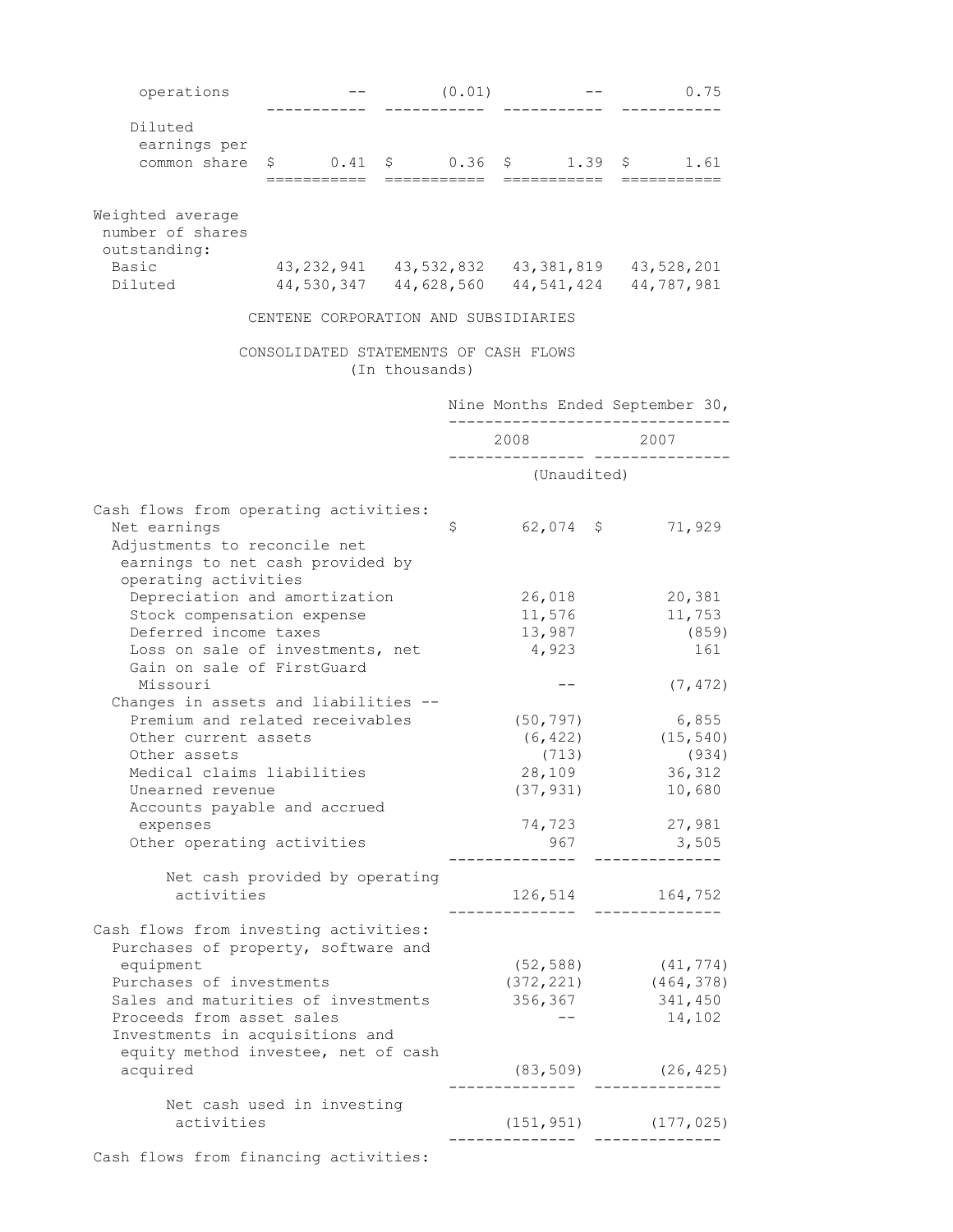| Proceeds from exercise of stock      |                   |                    |
|--------------------------------------|-------------------|--------------------|
| options                              | 4,770             | 3,737              |
| Proceeds from borrowings             |                   | 152,005<br>202,000 |
| Payments of long-term debt           | (109, 410)        | (176, 729)         |
| Excess tax benefits from stock       |                   |                    |
| compensation                         | 3,016             | 1,028              |
| Common stock repurchases             | (18, 244)         | (8, 581)           |
| Debt issue costs                     |                   | (5, 181)           |
|                                      |                   |                    |
| Net cash provided by financing       |                   |                    |
| activities                           | 32,137            | 16,274             |
|                                      |                   |                    |
| Net increase (decrease) in           |                   |                    |
| cash and cash equivalents            | 6,700             | 4,001              |
| Cash and cash equivalents, beginning |                   |                    |
| of period                            | 268,584           | 271,047            |
|                                      |                   |                    |
| Cash and cash equivalents, end of    |                   |                    |
| period                               | Ŝ                 | 275,284 \$275,048  |
|                                      |                   |                    |
|                                      |                   |                    |
| Supplemental cash flow information:  |                   |                    |
| Interest paid                        | \$<br>$8,467$ \$  | 4,480              |
| Income taxes paid                    | \$<br>$28,370$ \$ | 6,965              |

### CENTENE CORPORATION

CONTINUING OPERATIONS SUPPLEMENTAL FINANCIAL DATA

|                                                                         | Q3<br>2008                              | 02<br>2008                              | 01<br>2008                              | $\circ$ 4<br>2007                                           | O <sub>3</sub><br>2007                  |
|-------------------------------------------------------------------------|-----------------------------------------|-----------------------------------------|-----------------------------------------|-------------------------------------------------------------|-----------------------------------------|
| MEMBERSHIP<br>Managed Care:<br>Georgia<br>Indiana<br>New Jersey<br>Ohio | 283,900<br>172,400<br>54,900<br>132,500 | 278,800<br>161,700<br>55,100<br>137,300 | 282,700<br>161,300<br>56,500<br>131,100 | 287,900<br>154,600<br>57,300<br>128,700                     | 286,200<br>156,300<br>58,300<br>127,500 |
| South Carolina<br>Texas<br>Wisconsin                                    | 26,600<br>436,900<br>122,500            | 22,500<br>427,200<br>124,800            | 29,300<br>369,000<br>126,900            | 31,800<br>354,400<br>131,900                                | 29,300<br>347,000<br>132,700            |
| TOTAL                                                                   |                                         |                                         |                                         | 1, 229, 700 1, 207, 400 1, 156, 800 1, 146, 600 1, 137, 300 |                                         |
| Medicaid<br>SCHIP & Foster<br>Care<br>SSI & Medicare                    | 887,700<br>271,700<br>70,300            | 866,700<br>267,000<br>73,700            | 862,900<br>216,000<br>77,900            | 848,100<br>224,400<br>74,100                                | 841,600<br>223,500<br>72,200            |
| TOTAL                                                                   |                                         |                                         |                                         | 1, 229, 700 1, 207, 400 1, 156, 800 1, 146, 600 1, 137, 300 |                                         |
| Specialty<br>Services (a) :<br>Arizona<br>Kansas                        | 102,400<br>40,100                       | 99,400<br>40,000                        | 97,900<br>39,400                        | 99,900<br>39,000                                            | 99,000<br>35,600                        |
| TOTAL                                                                   | 142,500                                 | 139,400                                 | 137,300                                 | 138,900                                                     | 134,600                                 |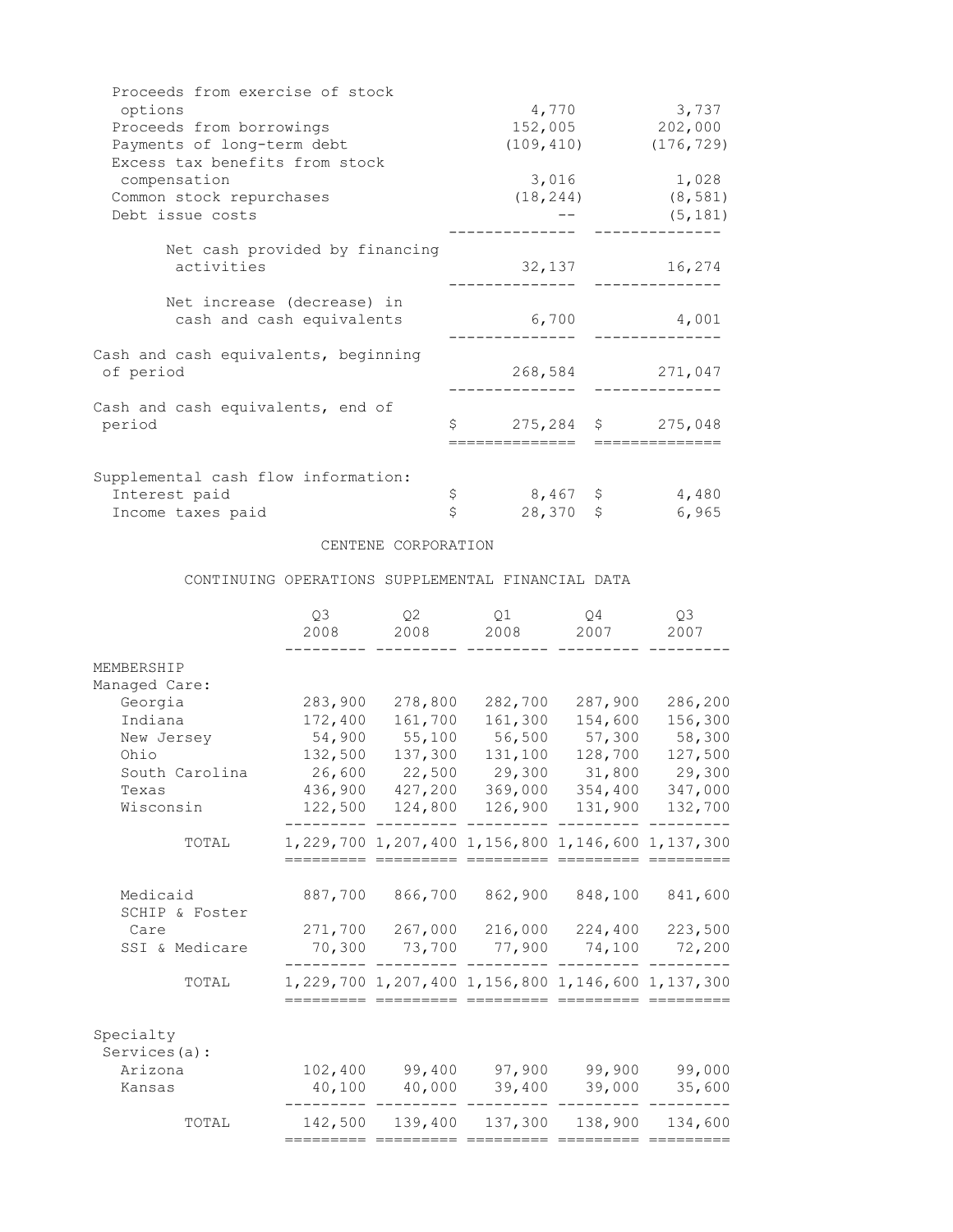(a) Includes behavioral health contracts only.

| REVENUE PER       |         |         |         |                                                                                |         |
|-------------------|---------|---------|---------|--------------------------------------------------------------------------------|---------|
| MEMBER(b)         |         |         |         | $$213.95 \text{ } $214.63 \text{ } $215.35 \text{ } $210.34 \text{ } $201.05$$ |         |
| CLAIMS (b)        |         |         |         |                                                                                |         |
| Period-end        |         |         |         |                                                                                |         |
| inventory         | 321,200 | 336,900 | 393,700 | 312,700                                                                        | 265,400 |
| Average inventory | 317,100 | 244,800 | 281,600 | 288,700                                                                        | 319,900 |
| Period-end        |         |         |         |                                                                                |         |
| inventory per     |         |         |         |                                                                                |         |
| member            | 0.26    | 0.28    | 0.34    | 0.28                                                                           | 0.24    |

(b) Revenue per member and claims information are presented for the Medicaid Managed Care segment.

|  | 2008 2008 2008 2007 2007 |  |  |
|--|--------------------------|--|--|
|  | 03 02 01 04 03           |  |  |

======= ======= ======= ======= =======

DAYS IN CLAIMS PAYABLE(c) 49.6 48.5 49.3 49.1 49.1 (c) Days in Claims Payable is a calculation of Medical Claims Liabilities at the end of the period divided by average claims expense per calendar day for such period.

| CASH AND INVESTMENTS (in millions) |      |           |                                              |      |
|------------------------------------|------|-----------|----------------------------------------------|------|
| Requlated                          |      |           | $$728.0$ \$680.9 \$651.1 \$626.2 \$593.6     |      |
| Unregulated                        | 26.8 | 29.0 25.8 | $-33.0$                                      | 45.9 |
|                                    |      |           |                                              |      |
| TOTAL.                             |      |           | $$754.8$ $$709.9$ $$676.9$ $$659.2$ $$639.5$ |      |

DEBT TO CAPITALIZATION(d) 34.4% 32.6% 32.8% 33.3% 33.1% (d) Debt to Capitalization is calculated as follows: total debt divided by (total debt + equity).

OPERATING RATIOS:

|                                                                                                                                               | Three Months Ended Nine Months Ended | September 30, September 30, |                     |
|-----------------------------------------------------------------------------------------------------------------------------------------------|--------------------------------------|-----------------------------|---------------------|
|                                                                                                                                               | __________ ________ _______ ______   | 2008 2007 2008 2007         |                     |
| Health Benefits Ratios                                                                                                                        |                                      |                             |                     |
| Medicaid and SCHIP                                                                                                                            |                                      | 81.3% 81.3% 80.9% 82.9%     |                     |
| SSI and Medicare                                                                                                                              |                                      | 89.7 92.4 92.3 90.8         |                     |
| Specialty Services                                                                                                                            |                                      | 79.5 82.2 82.7 79.4         |                     |
| Total                                                                                                                                         |                                      | 82.4 83.4 82.9 83.8         |                     |
| General & Administrative Expense                                                                                                              |                                      |                             |                     |
| Ratio                                                                                                                                         |                                      | 14.0% 13.7% 13.4% 13.9%     |                     |
| MEDICAL CLAIMS LIABILITIES (In thousands)<br>Four rolling quarters of the changes in medical claims liabilities are<br>summarized as follows: |                                      |                             |                     |
| Balance, September 30, 2007<br>Acquisitions<br>Incurred related to:                                                                           |                                      |                             | \$315,311<br>15,398 |
| Current period                                                                                                                                |                                      |                             | 2,665,373           |
| Prior period                                                                                                                                  |                                      |                             | (6, 997)            |
|                                                                                                                                               |                                      |                             |                     |